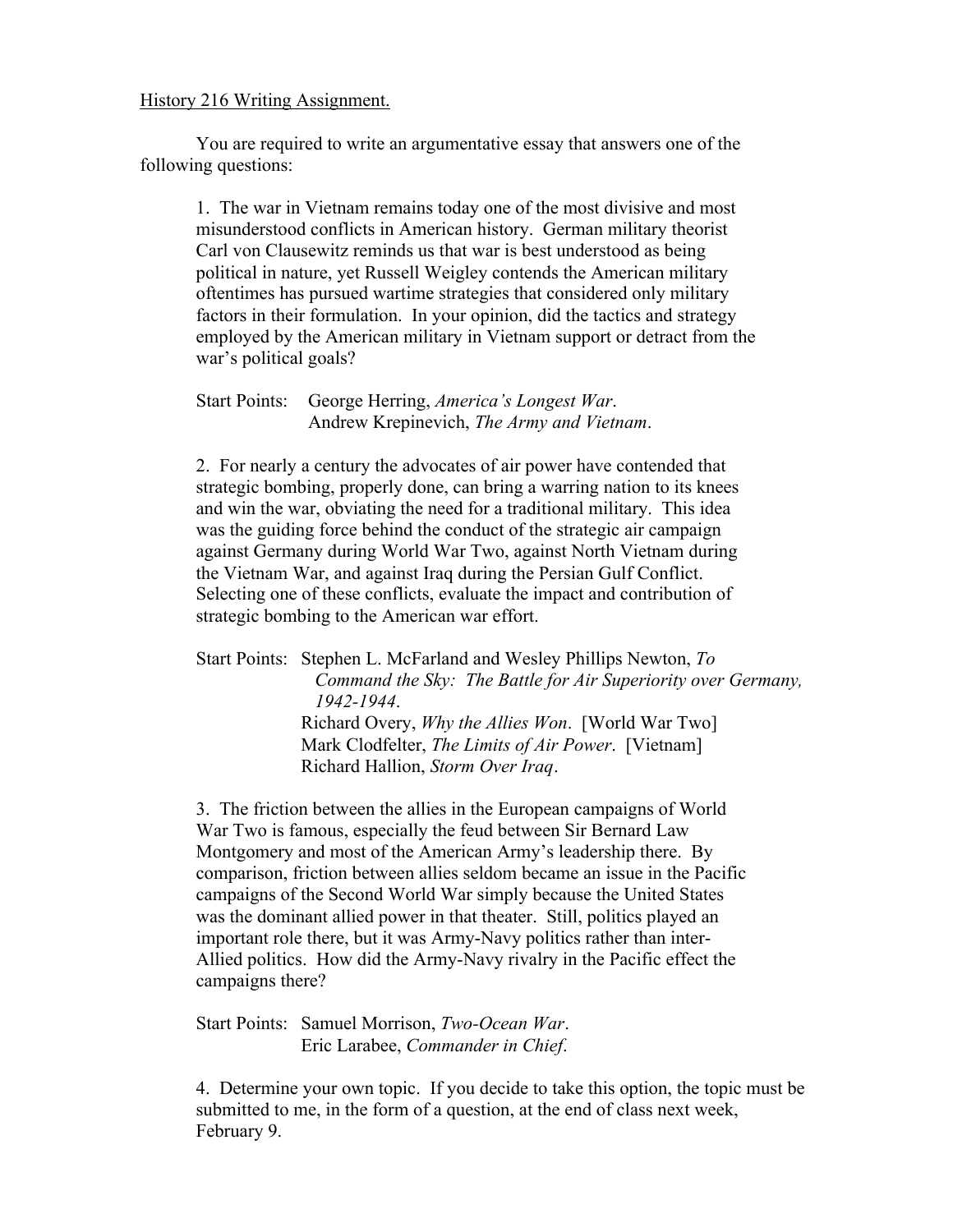## Additional Instructions

LENGTH. The final paper should be between 1500 and 2000 words in length and must be typewritten.

SOURCES AND CITING THEM. At a minimum, the paper should employ three books as sources of information. These books must be secondary sources (i.e., written by historians), *not* primary sources (i.e., written by participants). Assigned books for this course do not count against the requirement (Volumes of the various Time-Life histories **are not** appropriate for this assignment).

For first citation:

<sup>1</sup>Chester Wilmot, *Struggle for Europe* (New York: Carroll and Graf, 1952), 103-107.

For subsequent citations:

15Wilmot, *Struggle for Europe*, 376.

For other citation formats I urge you to refer to *A Manual for Writers of Term Papers, Theses, and Dissertations* by Kate Turabian (available at numerous bookstores or online). You might consider purchasing it as it will prove invaluable to during your college career.

PLAGIARISM. Plagiarism is the use of another person's words or ideas in your writing without giving proper credit to the author. It is plagiarism to copy text from a book, a web site, a journal or newspaper article, or from a friend's paper (to name just a few examples) without giving proper credit. It is also plagiarism to submit a paper that you did not write as your own work.

Any submission that I determine contains plagiarized material will receive a "zero" and the case will be referred to the college for further action.

FORMAT. The paper should be double-spaced and, if you use a computer, the font size should be set at "12". These measures will allow me to make legible comments on the text of the paper. Please place on the paper a cover sheet with your name and the paper's title. Finally, insure that every page is numbered and has your name on it.

BOOKS. With each question I have provided the title of at least two books that are a "start point", books to which you can turn to start your research. You are in no way obligated to look at or to use those books. It is simply my attempt to give you a "push" in the right direction. Also, the end of each chapter of *For the Common Defense* contains a section entitled "Selected Bibliography". These books, too, can be a start point. Indeed, you need go no farther than to find the books listed in the text.